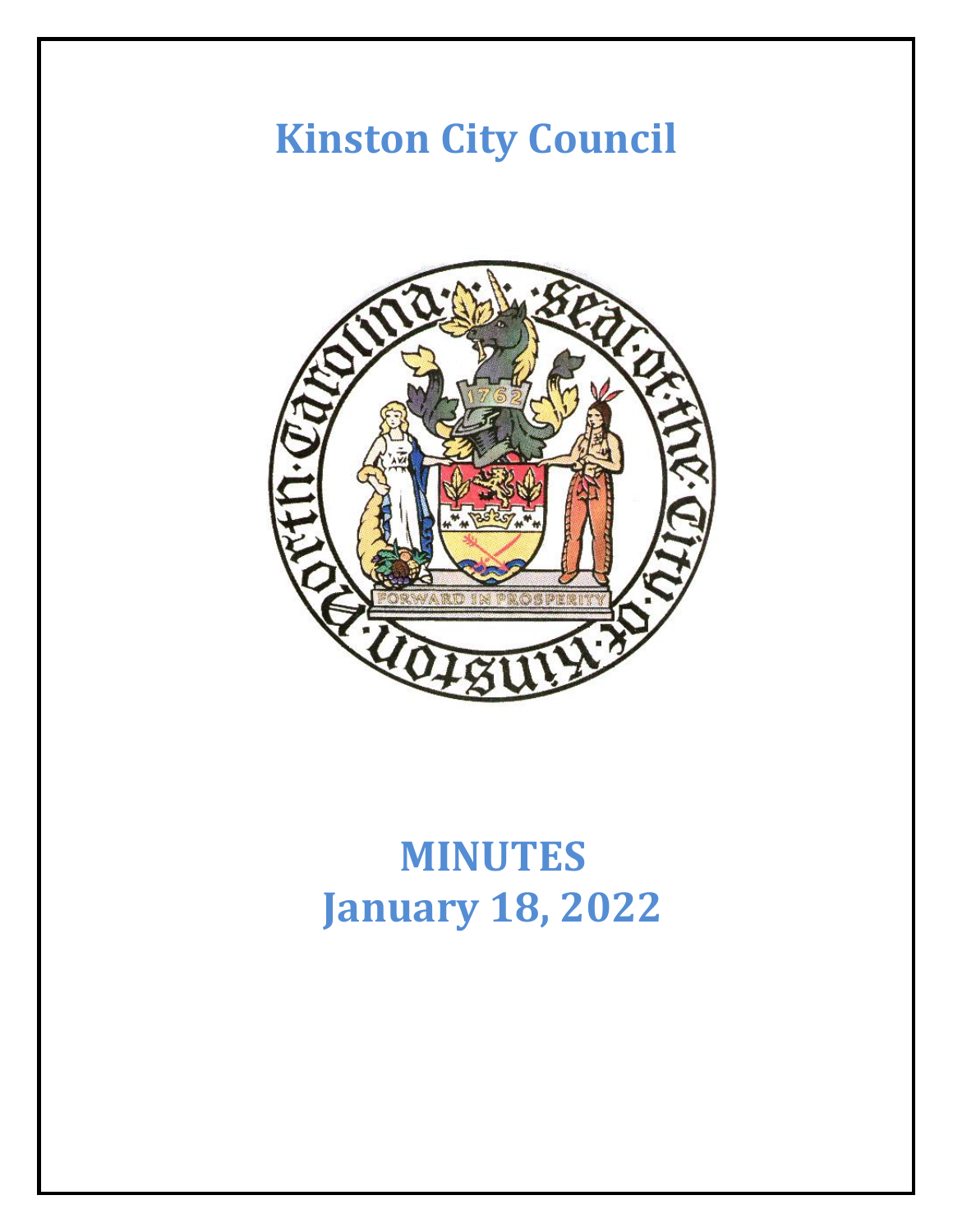## **Minutes**

Kinston City Council City Hall · 207 East King Street **Tuesday, January 18, 2022** Work Session at 5:30 pm · Regular Meeting at 7:00 pm

**This meeting was conducted electronically via Zoom and published electronically at https://www.facebook.com/KinstonCityHall**

**Mayor Pro Tem Antonio Hardy called the meeting to order at 5:31 pm.**

**Councilmembers' Roll Call**

**Present: Councilmembers Sammy Aiken, Chris J. Suggs, Robert Swinson, Felicia Solomon, and Mayor Pro Tem Antonio Hardy.**

**Present Also: Rhonda Barwick, Interim City Manager and Tim Carraway, Attorney.**

#### **Absent: Mayor Don Hardy.**

#### **Adoption of the Agenda**

#### *If a Councilmember wishes to revise the agenda, the Motion to add or delete an item will be entertained prior to Adoption of the Agenda.*

Councilmember Suggs requested to add to the items for discussion item # 9 for solicitation of professional services for our City Manager search and Councilmember Solomon asked to add item # 10 regarding the MLK corridor.

**Councilmember Aiken made the motion, seconded by Councilmember Suggs and upon a roll call vote (Mayor Pro Tem Hardy, Councilmembers Suggs, Solomon, Swinson, and Aiken – Yes) [5-0], with the addition of discussion item # 9 regarding solicitation of professional services for the City Manager search and item # 10 regarding the MLK corridor the agenda was adopted.**

#### **ITEMS FOR DISCUSSION**

#### **1. Capital Project Ordinance for Electric Vehicle Charging Station ---------- Donna Goodson**

Donna Goodson, Finance Director stated this was an ordinance to establish a Capital Project Fund for the electric vehicle charging station. The City has been awarded a grant by the NC Department of the Environmental Quality, Division of Air Quality for the VW-DC Fast Program for the installation of a rapid charging station. The station is to be installed on the 100 block of North Herritage Street, adjacent to the existing charging station across from the Farmer's Market. The total cost of the expenditure is \$85,133 will be funded with a State Grant that has been awarded in the amount of \$71,344, and the remaining will be a transfer from the Electric Capital Reserve Fund.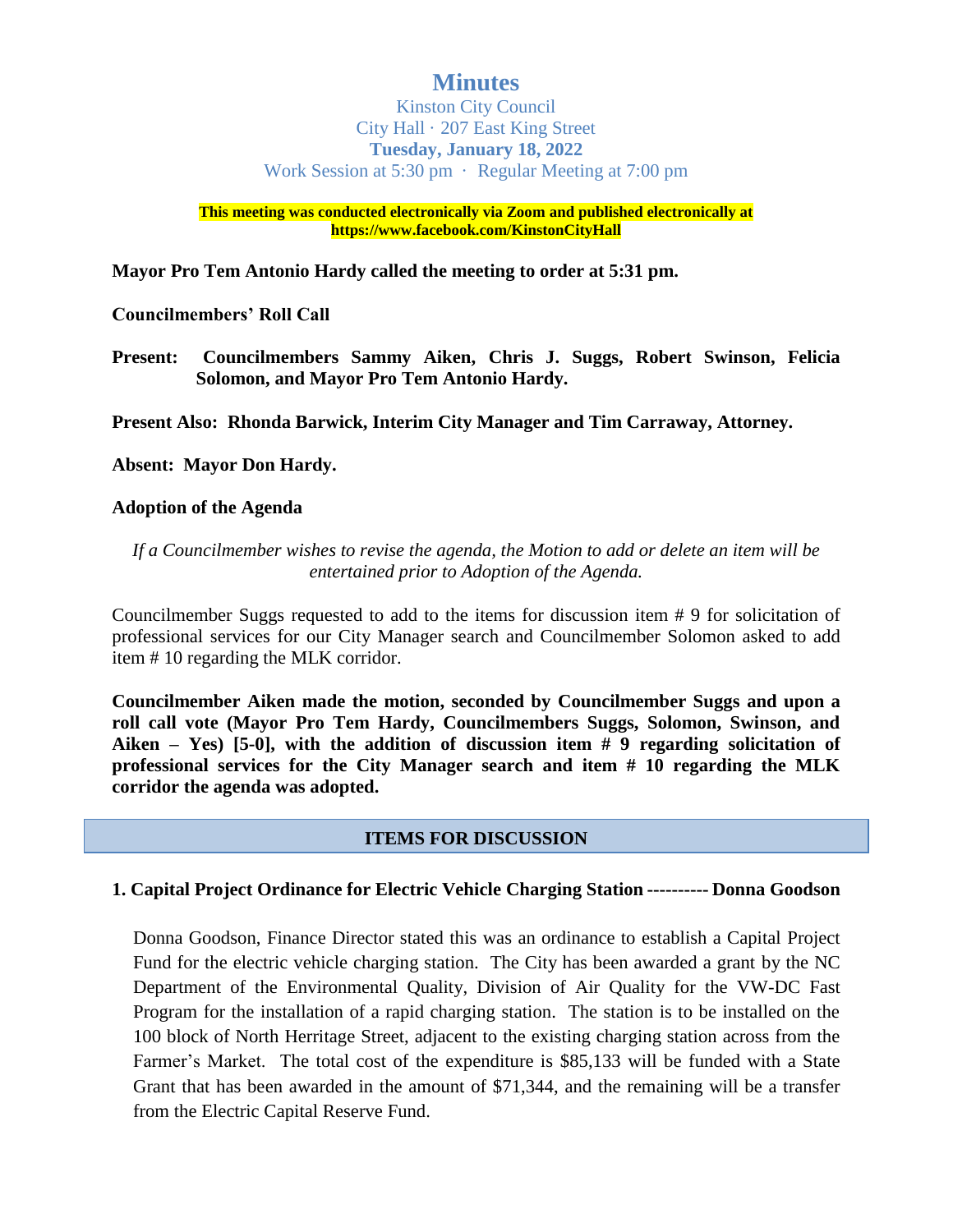Councilmember Swinson asked for clarification on the numbers given because they were different from those in the agenda packet. Ms. Goodson explained the overage stated was rounded up to prevent possible insufficient funds in the line item. Mr. Swinson also asked if these would be a fast-charging station or long. Ms. Goodson deferred the question to Mr. Steve Miller, and he stated this is the fastest charging station that they make today. They go from 0 percent energy to full charge in two hours and noted that the stations already at the Community Center, downtown, and at the stadium take four hours for a full charge.

## **2. First Quarter Review----------------------------------------------------------------- Donna Goodson**

Donna Goodson, Finance Director presented the interim financial report summary for the first quarter of the FY 2021 (period ending September 30th) which is 25% of the year complete. The total revenue is recognized at \$22.9 million and the expenditures in our major funds are \$21.7 million. Ms. Goodson also referred to the breakdown of what made up the revenues of each of the major funds and expenditures that is contained in the agenda packet. She related that in the packet were details of the operating revenues from the General Fund and the expenditures in the General Fund by organization compared to the total budget for the fiscal year.

## **3. Bid Award for the purchase of an Excavator ---------------------------------------- Steve Miller**

Steve Miller, Public Services Assistant Director stated in the current fiscal year they budgeted \$340,000 to replace the one full-sized excavator that we have in the city. The machine is used specifically for doing deep projects (sewer replacements) and occasionally for stormwater that our backhoes cannot reach. This machine will replace the 2007 model we have had for 15 years. It is within the amount budgeted this year.

Councilmember Aiken asked if there were other bids or did we just go with the State. Mr. Miller responded that the equipment purchases like this are typically gotten off joint purchasing agreements. This agreement is a State contract; they will bid this type of contract and then cities and municipalities can use the pricing that they get through their contract and not have to bid themselves.

## **4. Unified Development Ordinance Updates ------------------------------------------- Sarah Arney**

Sarah Arney, Community Development Planner shared a presentation on the updates to the Unified Development Ordinance by General Statute 160D. Ms. Arney stated the Unified Development Ordinance was an organized set of ordinances dealing specifically with the zoning and development of the City and the authority of various works and staff that oversee it. She shared that it has general regulations of administrative and legislative authority and is what the Planning Board or the City Council is allowed to do, kinds of permits, and decisions that we can make. The UDO also includes the development review process, zoning districts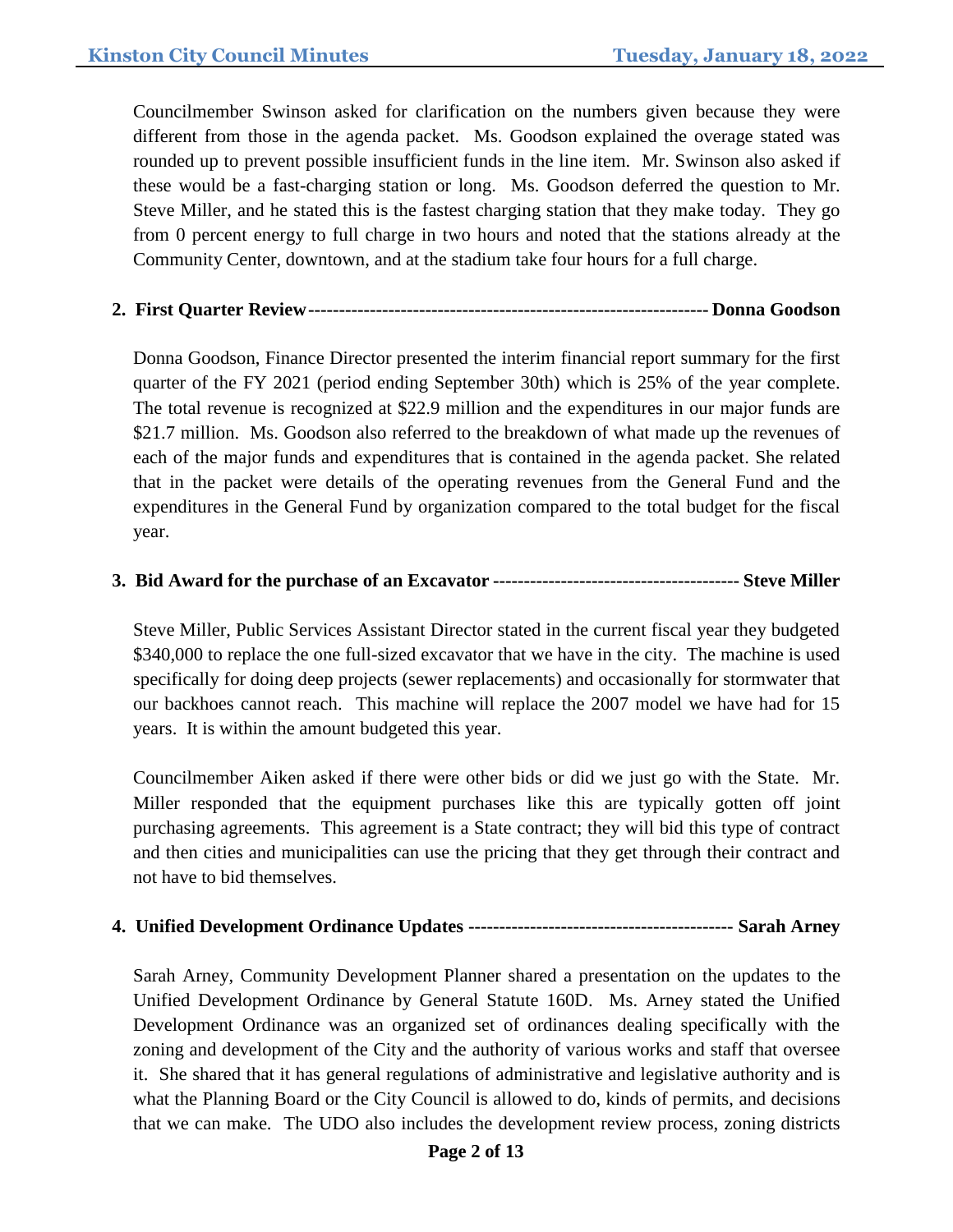(with permitted uses), supplemental regulations (additional regulations), non-conforming situations (updated zoning that includes items not currently compliant). Non-conforming situations are allowed to exist as long as they exist continuously. Performance standards and the appendix of definitions are addressed, Ms. Arney referred everyone to the document submitted in the packet and explained that Chapter 160D of the NC General Statutes consolidates current City and County enabling statutes for development and regulations. It reorders some language and makes clarifying amendments to be incorporated into local development regulations. She identified the individual changes to Articles 1-9 and Appendix A that are being required by the State and they are excerpts noting the changes from the full 400-page UDO document and could be found on the planning page of the City's website. The items were Articles 1-9 covering the following:

- 1. Purpose and Applicability
- 2. General Regulations
- 3. Administrative/Legislative Authority
- 4. Legislative/Quasi-Judicial Procedures
- 5. Development Review Process
- 6. Zoning Districts
- 7. Supplemental Regulations
- 8. Nonconforming Situations
- 9. Performance Standards (Parts I-XII)

Appendix A referenced additions and changes to definitions for the following sections:

- Short Title
- Authority
- Applicability
- Severability
- Violation of UDO Regulations
- Effective Dates

Ms. Arney indicated that there would be more changes and definitions added before the document was finalized. The final UDO changes will be presented to the Council on February 15th.

## **NOTE: Ms. Arney lost audio from 6:12 pm – 6:16 pm.**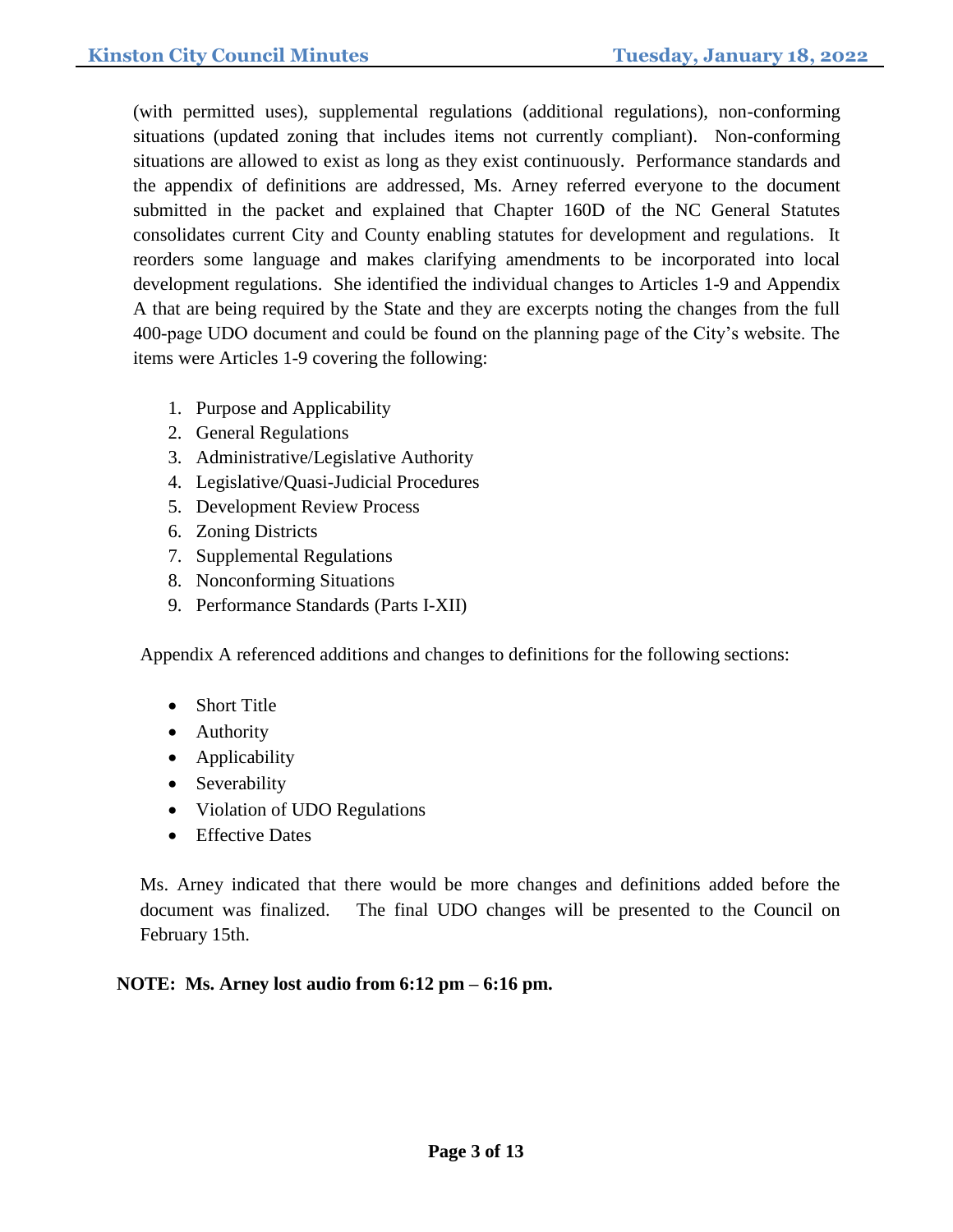### **5. Duke Energy Small Business Grant Awardees ------------------------------------- Sarah Arney**

Sarah Arney, Community Development Planner announced that the Downtown Kinston Revitalization Grant that was provided to them by the Duke Energy Foundation selected those eligible to apply. Ms. Arney thanked the selection committee that was made up of volunteers from the Downtown Kinston Revitalization Economic Vitality and Design Committees and volunteers. She shared that there were 21 applications from businesses that were within the City limits that were looking for either reimbursement for funds that were expended during COVID that were COVID related or for new projects that would help them be successful in the face of enduring public health restrictions.

The awardees were:

- Art 105 Studio
- Chamber of Commerce
- Cheri La Mode
- GI Joe's Military History Museum
- Gone Juice
- Greater Kinston Credit Union
- Kinston Community Council for the Arts
- Joseph Dixon Rountree American Legion Post #43
- Lovick's Café
- Oueen Street Deli

Ms. Arney encouraged everyone to check out the Downtown Kinston Revitalization's social media, where they will be presenting the awardees with certificates of their awards. A viewing will also bring awareness to the businesses in downtown and the City of Kinston for the work that they are doing, continuing to be open during COVID, and taking steps to be successful even during our continuing cautions and restrictions.

#### **6. Upcoming Planning Events ------------------------------------------------------------- Sarah Arney**

Sarah Arney, Community Development Planner shared updates regarding the COVID-19 testing and vaccinations at Holloway Center on Monday-Friday from 10 am-5 pm. She stated folks can walk in or pre-register at [www.starmed.care](http://www.starmed.care/) to schedule an appointment. You can come in for rapid or PCR tests. Ms. Arney asked anyone that may want additional information to please call her at 252-939-3271. She thanked the Parks and Recreation Department and announced that they have opened today their second location for testing and vaccinations at Fairfield Recreation Center on Monday-Thursday from 10 am-5 pm and on Friday from 10 am-4 pm at this site. There is the same availability of testing and vaccinations as well as making an appointment through [www.starmed.care.](http://www.starmed.care/)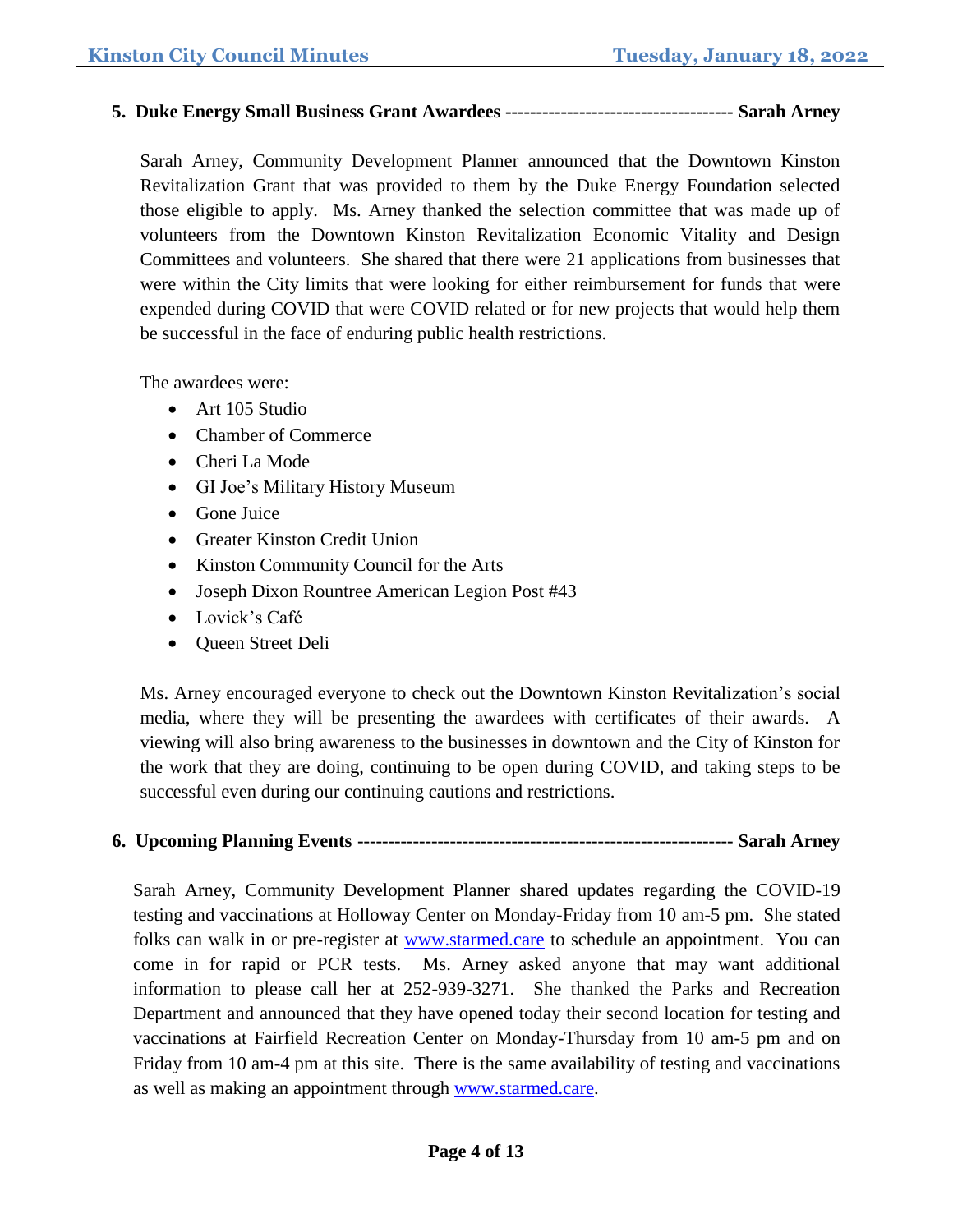Ms. Arney related that this is the final week to apply for Kinston 101. The application closes on January 21st. She explained that Kinston 101 is a ten-week course for anyone interested in seeing City operations. There are various tours of City facilities (wastewater treatment plant, fire station, Parks and Recreation), do a mock city budget, and meet some of the City Council members. The first date is February 10th, and you can apply at tinyurl.com/Kinston101apply or get a paper application from City Hall. She shared that Keegan Huynh is supporting Kinston 101 this session and is looking forward to him being an active facilitator.

Mayor Pro Tem Hardy thanked Ms. Arney for the work being done with the vaccinations and asked the public to go out and get vaccinated. He encouraged everyone to continue to practice the 3 W's.

Councilmember Suggs agreed with Mayor Pro Tem Hardy and also thanked Ms. Arney and StarMed for their partnership with the City.

Mayor Pro Tem Hardy thanked Councilmember Suggs for his/Kinston Teens' continued support of the program and the hard work to make sure the sites have the necessary tools to be functional.

## **7. Reserve Police Program --------------------------------------------------------------- Jenee Spencer**

Major Keith Goyette, Kinston Police Department explained that the Reserve Officer Program was to help with the staffing issues in the department and for assistance with other events. The program is made up of former officers (retirees or officers who left that are in good standing). They have all had training (14 weeks) with the agency and will serve in the same capacity as other officers. The officers will work at least 24 hours within six months. He stated they are looking to kick this program off in the next two to four weeks.

Mayor Pro Tem Hardy thanked Major Goyette and Chief Spencer for developing this program and stated he thought it would be a vital tool to our city.

Councilmember Solomon asked what the definition of good standing was. Major Goyette shared that it was somebody who has retired or left our agency to work elsewhere, is certified through Training and Standards, and left us in good service. He stated they are not looking to fill these positions with officers from other agencies. They are past Kinston Police Department officers and have done 14 weeks of our field training. They know and have served Kinston and have a good understanding of our agency and our citizens. Ms. Barwick shared that it is similar to the Sentinel Program, however, these officers are certified to do other tasks. Major Goyette said they are State certified; they have to keep their training up to date, have to be in good standing. We are using one of the vacant positions to help fund the program. There are about four or five officers now lined up to fill these positions. Ms. Solomon asked if they were serving for special events or other tasks. Major Goyette stated it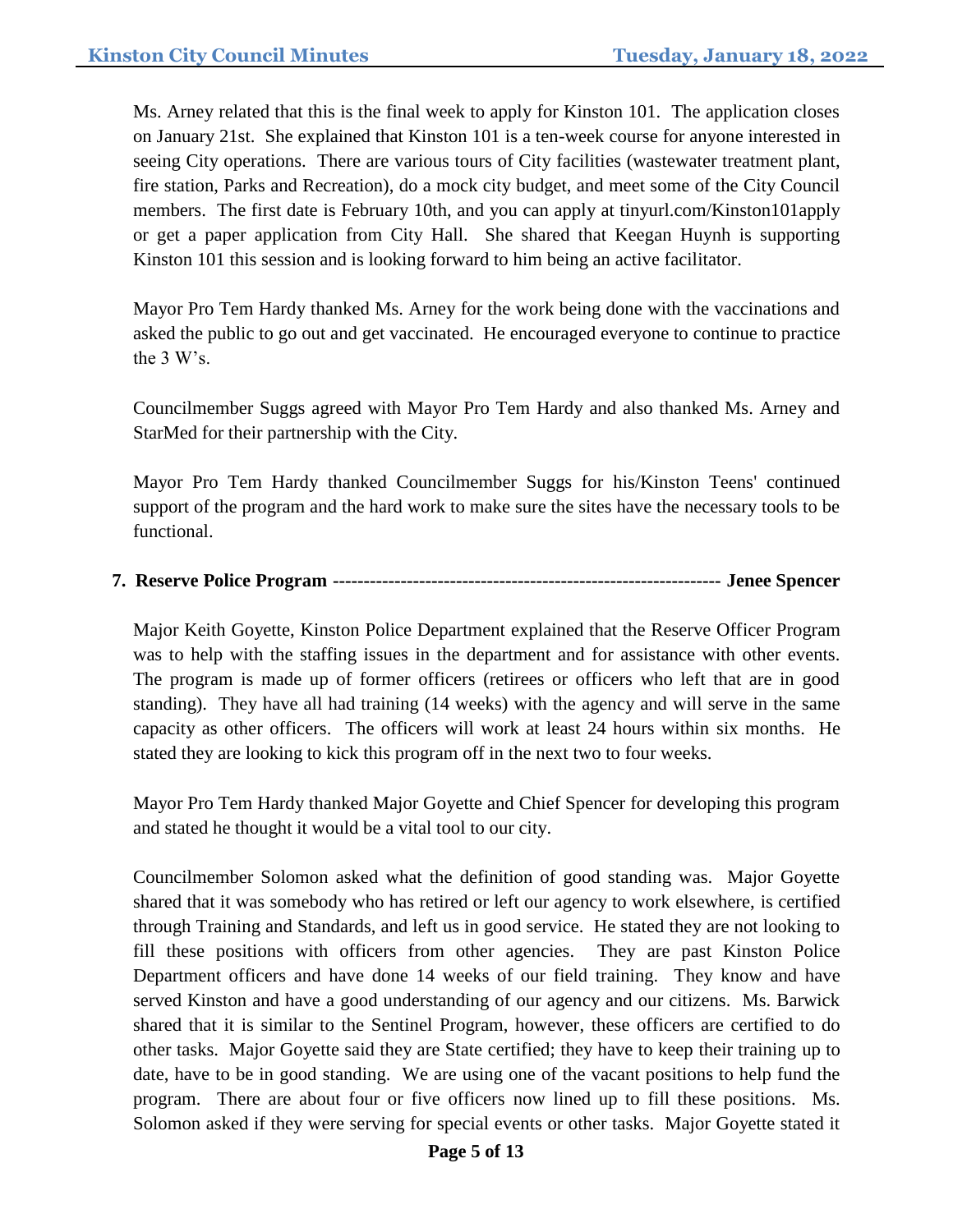was not specifically for special events, but staffing issues; to fill the void of short staffing. Councilmember Suggs thanked Major Goyette for the presentation of the new program and stated he felt that it was a good temporary solution to the staffing shortage. He shared that he hoped that with the support of the Council, they could find a permanent solution to the challenge.

**Note: Councilmember Solomon left the meeting at 6:46 pm with audio/video difficulties and returned at 6:52 pm.**

### **8. Interlocal Resolution ----------------------------------------------------------------Rhonda Barwick**

Rhonda Barwick, Interim City Manager shared that the Council previously entered into an interlocal agreement with Lenoir County to provide planning services, as we have a vacant Planning Director position. The agreement began July 26th and ended December 31st. Ms. Barwick stated that the County has allowed us to continue the program, but the agreement requires that the Council pass a resolution to extend it for the next six months and the resolution to formally extend the agreement was before them.

Councilmember Aiken stated that he was concerned that the amount of money we are paying to share the planner, he asked are we getting any bang for our buck. He stated that we have to do a rapid search for a City Manager and a Planner and asked if in the interim will we have to maintain the contract. Ms. Barwick stated that she has not asked that specific question of Mr. James, but he would hopefully prorate the contract. She added that it would take several months to get someone in place so that they could be up to speed. As far as being beneficial, the \$4,000 per month is funded from the Planning Director's budgeted funds to cover it. We are getting a similar exchange for dollars and the work that we are getting; Adam has been very responsive at any time he has been called.

Councilmember Suggs stated he was supportive of continuing the interlocal resolution with the County. He stated that he hoped and felt it would be in the best interest if the Planning Director search was initiated. It was briefly initiated and was stopped. He felt that this is a key position we could hire for in the meantime. Between the Council and the Interim City Manager he felt we can begin the process of finding a new Planner. Mayor Pro Tem Hardy concurred. Councilmember Swinson stated that this has normally been a position that the Manager would fill. He brought it before the Council previously that he felt since the Planner has to work with the Manager, the Manager needed to be involved in the hiring process. He shared that he would be more comfortable waiting and let the new Manager make that move on that situation. Mr. Suggs stated that time is of the essence, and felt that we could move forward with the hiring. He said it was up to the Council to be strategic in how we go about both the processes. Mayor Pro Tem Hardy relayed that Councilmember Solomon said she felt we should fill the Manager position first.. Mr. Suggs asked everyone to consider that soon we will have another key position that works closely with the Planning Director that must be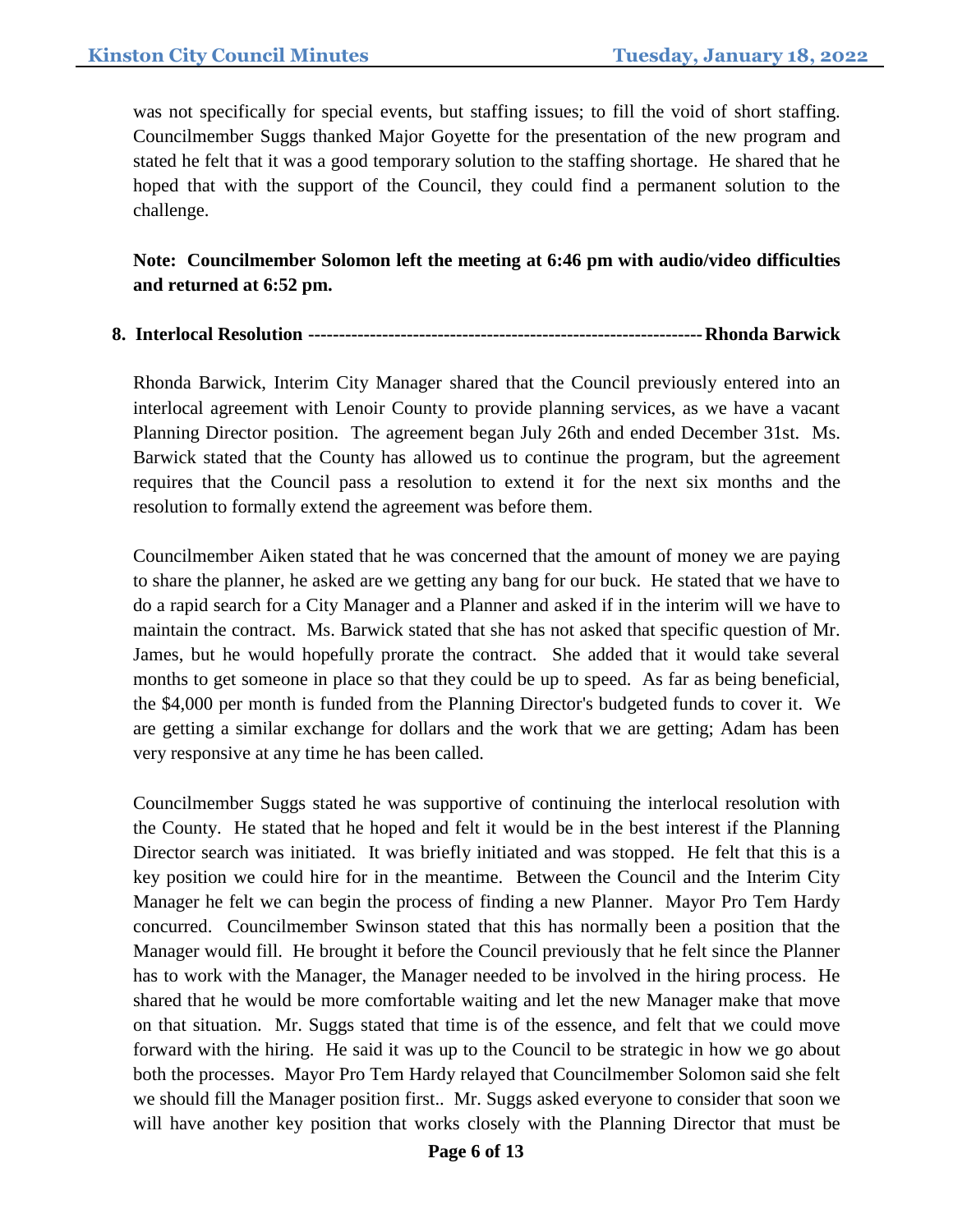filled, it would be best for the Planning Director to hire for that position. So that needs to be considered in terms of timelines. He stated with the experience of the Council and the staff members, he felt we could conduct the Planning Director search. Mr. Hardy and Mr. Aiken concurred with Mr. Suggs. Mr. Aiken stated that the size of our city and the pay, would make it a very competitive search, and felt we needed to move forward. Councilmember Swinson stated this was not on the agenda at this time for discussion and in the essence of time, he would like to finish the Interlocal Agreement discussion and would return to this discussion later in the evening.

## **9. Solicitation for Professional Services in City Manager Search------Councilmember Suggs (THIS ITEM WAS ADDED TO THE AGENDA)**

Councilmember Suggs shared that there were four proposals from search firms given to the Council by the City Attorney and would like to decide the firm they wished to select.

## **10. MLK Corridor -------------------------------------------------- Councilmember Felecia Solomon (THIS ITEM WAS ADDED TO THE AGENDA)**

Councilmember Solomon shared that there was another fatality on MLK and expressed the need for additional lighting along the MLK corridor. There are also concerns regarding the speed and asked if DOT could assist with funding. She stated she felt that we have to do something. Ms. Solomon asked the community to assist in sharing any information regarding the accident if they may have. Mayor Pro Tem Hardy stated there was a need that should be addressed. Ms. Barwick stated that Steve Miller has reached out to DOT to see if we can access some of their safety funds and to get their expertise on what may be the best way to handle the risks on that state-maintained highway.

Mr. Miller stated that DOT said they are willing and interested in looking into this to see what could be done to improve the safety issues along that corridor for pedestrians. They will consider the instances that have occurred recently and the accidents that have involved pedestrians. He stated they have not given a timeline for putting this together, but will review the information (State Trooper and City mobile data) to see what the incidents have in common and make sure everything is addressed. Councilmember Swinson asked if DOT would be using their Spot Safety money and Mr. Miller stated that it was the funding about which they are talking.

Councilmember Aiken shared that many of those crossings were occurring around the Lunch Box with some of those trying to cross in an impaired condition. He suggested DOT look at a walking overpass. Mayor Pro Tem Hardy encouraged the citizens to wear light clothing. Councilmember Solomon stressed that she did not want us to find ourselves blaming the victims. She reiterated the need to address the lighting and speed in that area. Councilmember Suggs stated that the darkness of the corridor is a major concern and asked if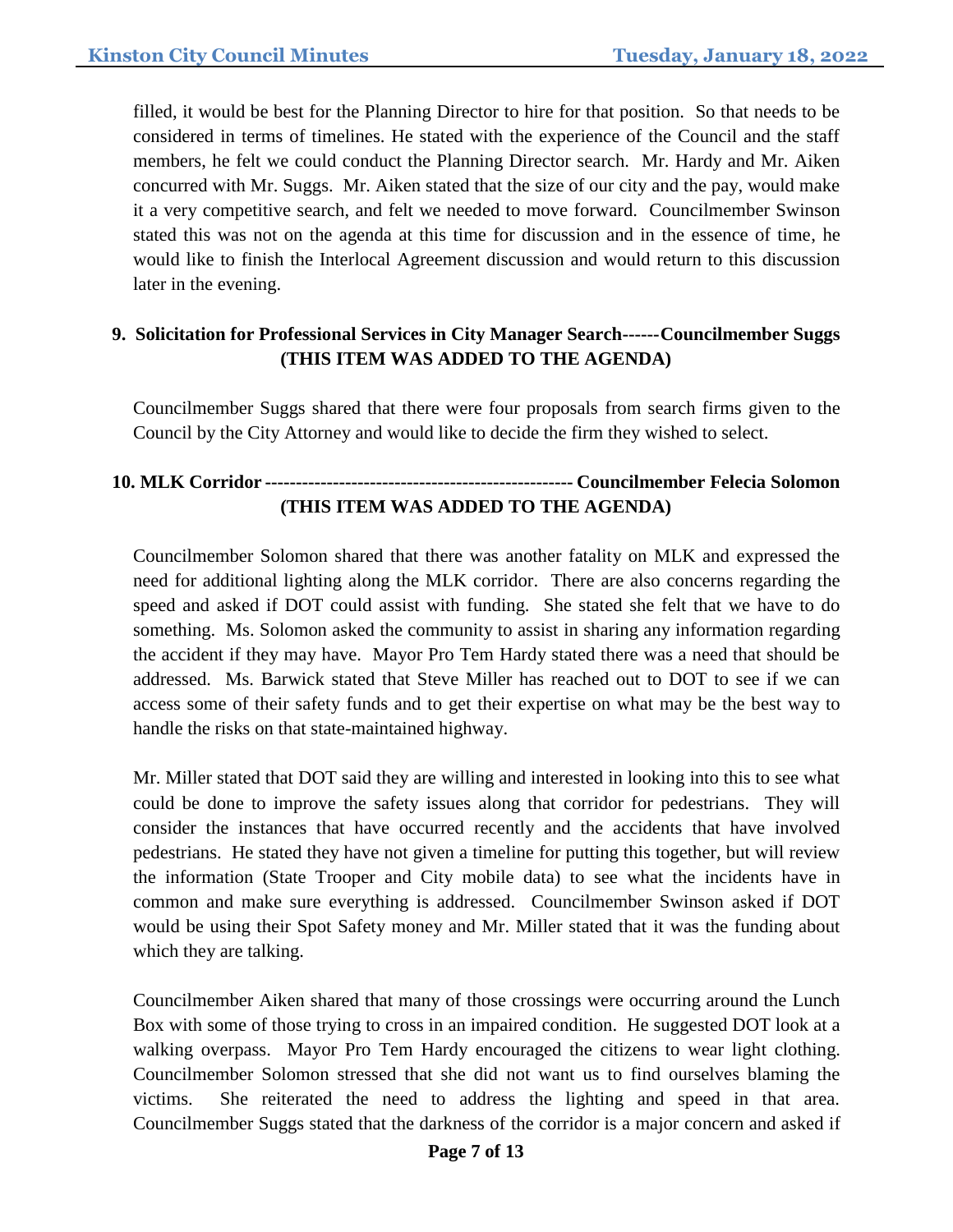there were any solutions within our purview in terms of lighting and speed in the meantime. He thought placing a speed sign on the corridor to encourage traffic to slow down, in addition to lighting would be a more immediate temporary solution. Ms. Barwick stated that the lighting there meets the City's ordinance for lighting on a thoroughfare of that size. The perception is that the lighting at the roundabout is so well lit, and after leaving there you return to the requirements of the ordinance. You have a mix of housing and businesses, and some areas are more lit than others. She stated they are considering if they could make an exception; is that something the DOT thinks would help the issue. Also, they are looking at speed limits, flashing lights (pedestrian caution) with DOT to ensure the right thing is done and they get the most bang for their efforts.

#### **RECESS UNTIL 7:00 REGULAR MEETING**

**Mayor Pro Tem Hardy recessed the meeting at 7:10 pm.**

#### **REGULAR MEETING**

**Mayor Pro Tem Antonio Hardy called the meeting to order at 7:19 pm**

**Councilmembers' Roll Call**

**Present: Councilmember Sammy Aiken, Councilmember Felicia Solomon, Councilmember Chris J. Suggs, Councilmember Robert Swinson, and Mayor Pro Tem Antonio Hardy.**

**Present Also: Rhonda Barwick, Interim City Manager and Tim Carraway, Attorney.**

**Absent: Mayor Don Hardy.**

**Councilmember Chris J. Suggs delivered the prayer followed by the pledge of allegiance.**

**Mayor Pro Tem Hardy announced that Mayor Hardy is out of town working on more opportunities and funding for the city.**

**CITIZEN COMMENT THERE WILL BE NO IN-PERSON CITIZEN COMMENTS. CITIZEN COMMENT FORM MAY BE REACHED BY CLICKING THE LINK BELOW**: **http://ci.kinston.us/Forms Center/City-Clerk-Forms-11/Citizens-Comments-106**

**There were no Citizens Comments submitted.**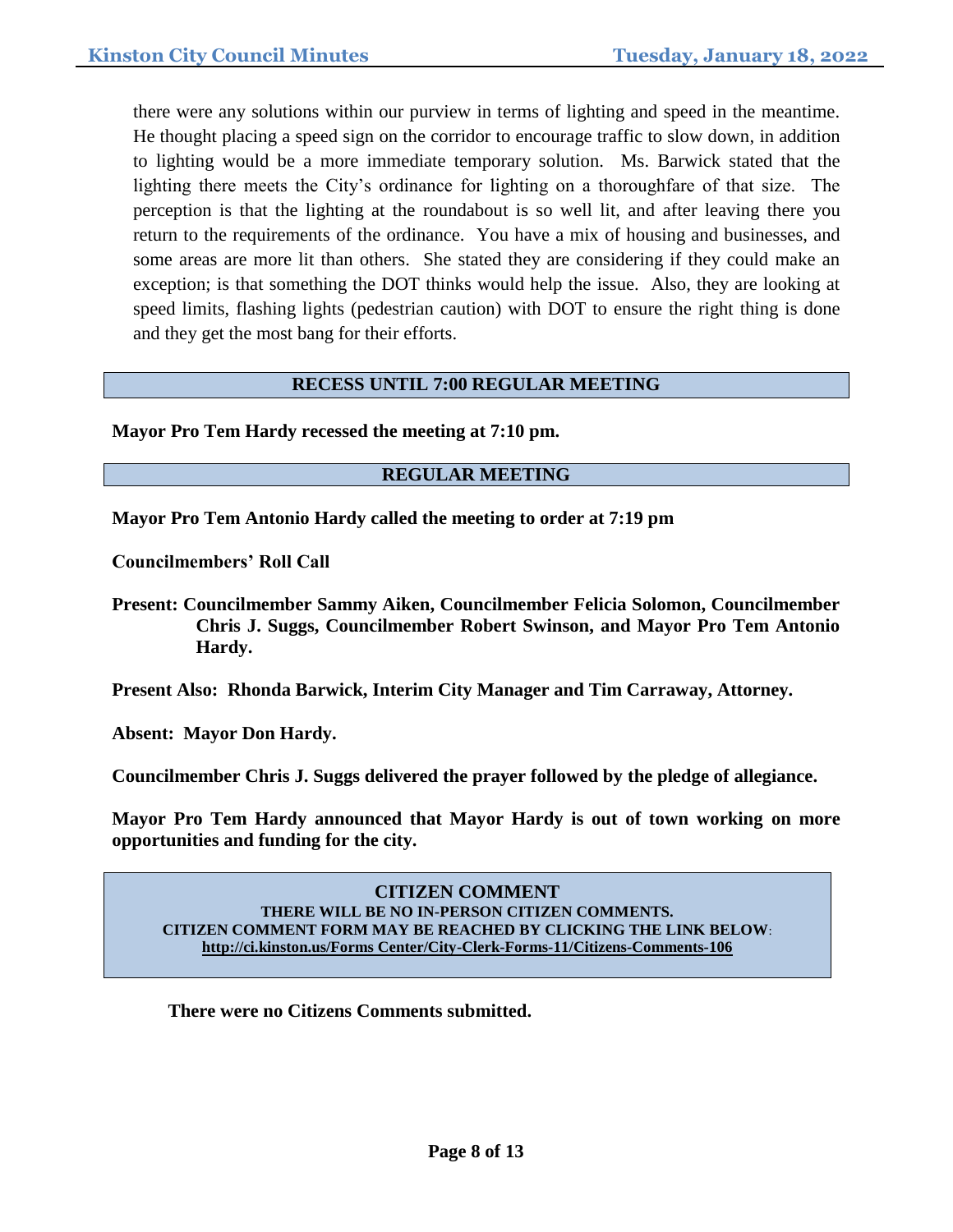#### **MINUTES**

**Consider approval of the minutes of the City Council meeting held on Tuesday, January 4, 2022 ---------------------------------------------------------------------------------------- Debra Thompson**

**Councilmember Aiken made the motion, seconded by Councilmember Swinson and upon a roll call vote (Councilmembers Suggs, Solomon, Aiken, Swinson, and Mayor Pro Tem Hardy – Yes) of [5-0], the minutes were approved.**

#### **PRESENTATIONS AND RECOGNITIONS**

#### **Recognition of the Downtown Kinston Revitalization Board**

Ms. Robyn Godfrey, Chair of the Downtown Kinston Revitalization Board thanked Mayor Pro Tem Hardy and the councilmembers for everything they do to support Downtown Kinston Revitalization (formerly known as the Pride of Kinston). On behalf of the Kinston Revitalization Board, Ms. Godfrey invited the Mayor, Mayor Pro Tem, all City Council members, and Department Heads to Downtown Kinston Revitalization Business After Hours. It will be held on Thursday, at 327 N. Queen Street at 5:30 pm. She stated she was hoping to see them there because there were some exciting new things to share.

Mayor Pro Tem Hardy thanked Ms. Godfrey for joining the meeting and extending the invitation. Councilmember Solomon stated that the timing is perfect. At the last meeting, Mr. Steele shared the highlights of the Christmas festivities, and everyone gave high praise to the work that the board is doing along with Leon. Thursday is great timing for the Business After Hours and everyone looks forward to seeing some of the faces behind the magic.

Leon Steele, Executive Director shared that the organization is volunteer-driven, and they could not do what they do without everyone's support in whatever way they can. He shared that as a non-profit they operate with a Board, and he could not do what he does without them as well. Mr. Steele stated there were a lot of gears to this, and he was grateful for their support.

#### **CONSENT AGENDA**

All items listed below are considered to be routine, and will be enacted by a single vote. There will be no separate discussion of these items unless a Councilmember so requests, in which case the item will be moved to the end of the Action Agenda.

**1. Consider Adoption of an Ordinance to Establish the Capital Project Fund for the Electric Vehicle Charging Station VW-DC Fast Program Grant (E9135)----------- Donna Goodson**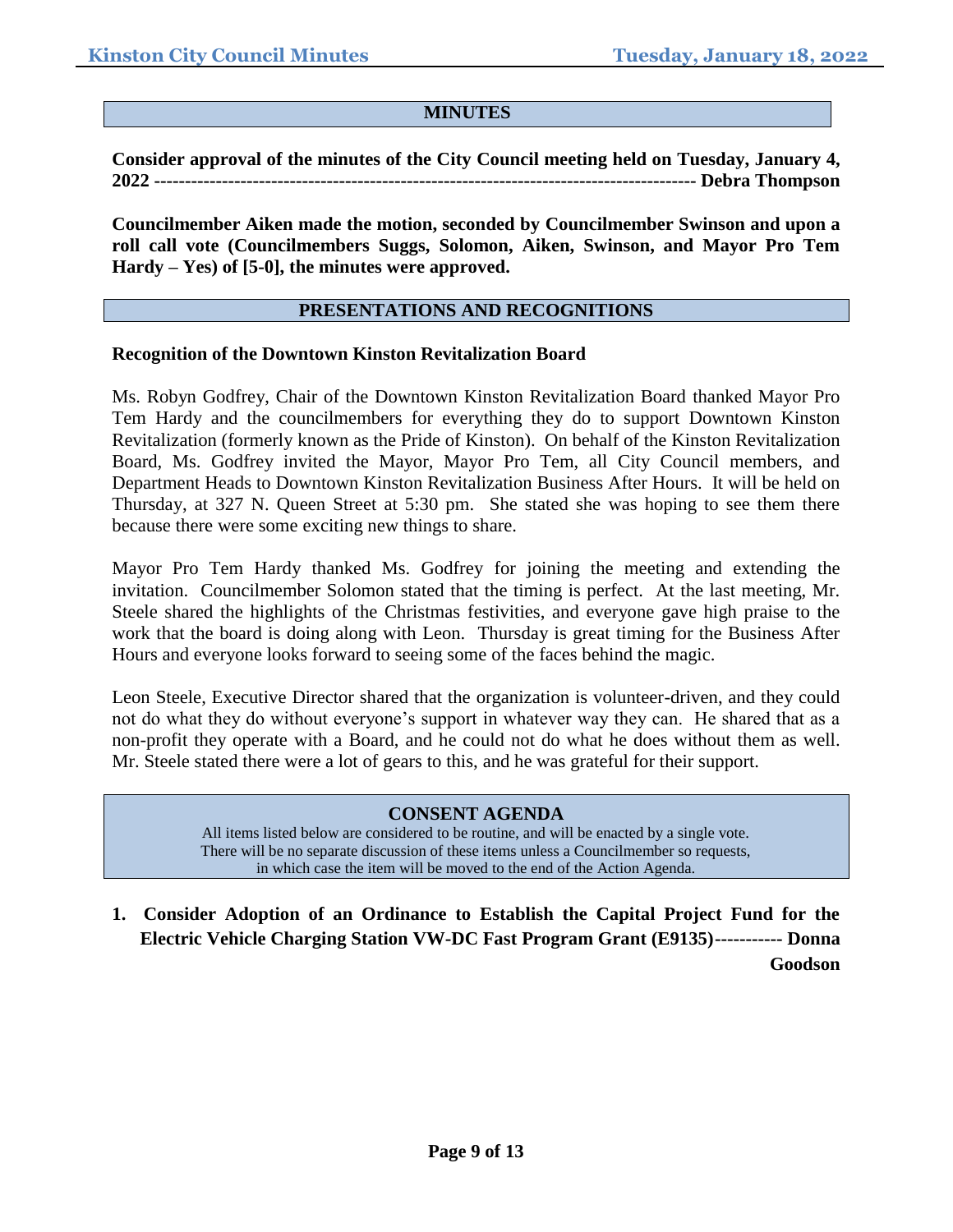#### AN ORDINANCE ESTABLISHING THE CAPITAL PROJECT FUND FOR THE ELECTRIC VEHICLE CHARGING STATION VW-DC FAST PROGRAM GRANT (E9135)

WHEREAS, the City Council of the City of Kinston desires to provide contemporary and reliable infrastructure for its citizens, businesses and visitors in an environmentally, technologically and fiscally responsible manner, and

WHEREAS, there is a need to provide the first rapid public electric vehicle charging stations within the City to keep on pace with the growing electric transportation movement, and

WHEREAS, the City has been awarded a grant by the North Carolina Department of Environmental Quality (NCDEQ) Division of Air Quality VW-DC Fast Program program for the installation of a Chargepoint CPE 250 Rapid Charging Station, on the 100 block of North Herritage Street, adjacent to the existing charging station across from the Farmer's Market, and

WHEREAS, this project will be partially funded by the NCDEQ with the remainder of the project cost funded from a transfer from the Electric Capital Reserve Fund to help the City of Kinston further improve amenities in our downtown tourism area to assist residents and visitors to the city save money, provide environmental benefits and encourage energy independence.

**THEREFORE BE IT ORDAINED** by the City Council of the City of Kinston, North Carolina that the following capital project budget ordinance is hereby adopted:

#### **Electric Vehicle Charging Station VW-DC Fast Program Grant (E9135)**

| Revenues:                                   |           |
|---------------------------------------------|-----------|
| <b>State Grants</b>                         | 71,344.00 |
| Transfer from Electric Capital Reserve Fund | 13,789.00 |
| <b>Total Revenues</b>                       | 85,133.00 |
|                                             |           |
| Expenditures:                               |           |
| Capital Outlay-Electrical                   | 85,133.00 |
| <b>Total Expenditures</b>                   | 85,133.00 |

Adopted this 18th day of January , 2022

- **2. Consider Approval of a Bid Award to Gregory Poole in the amount of \$340,000 for the Purchase of a Caterpillar 320 Excavator--------------------------------------------- Steve Miller**
- **3. Consider Adoption of a Resolution Authorizing the Extension of the Interlocal Agreement with Lenoir County ---------------------------------------------------Rhonda Barwick**

Councilmember Aiken asked for advisement on Mayor Pro Tem Hardy voting while presiding and was advised by Tim Carraway that Mayor Pro Tem Hardy was eligible to vote.

**Councilmember Suggs requested to add two items to the agenda for discussion and action: 1) solicitation of a recruitment firm for the City Manager search, and 2) recruitment of the Planning Director. Both items will be added to the Action Agenda.**

Councilmember Solomon asked if a definitive answer was given regarding placing a caution light on MLK. Ms. Barwick stated they have contacted DOT, and DOT requested information from Steve Miller of statistics and information. They will come back with their evaluation of

#### **Page 10 of 13**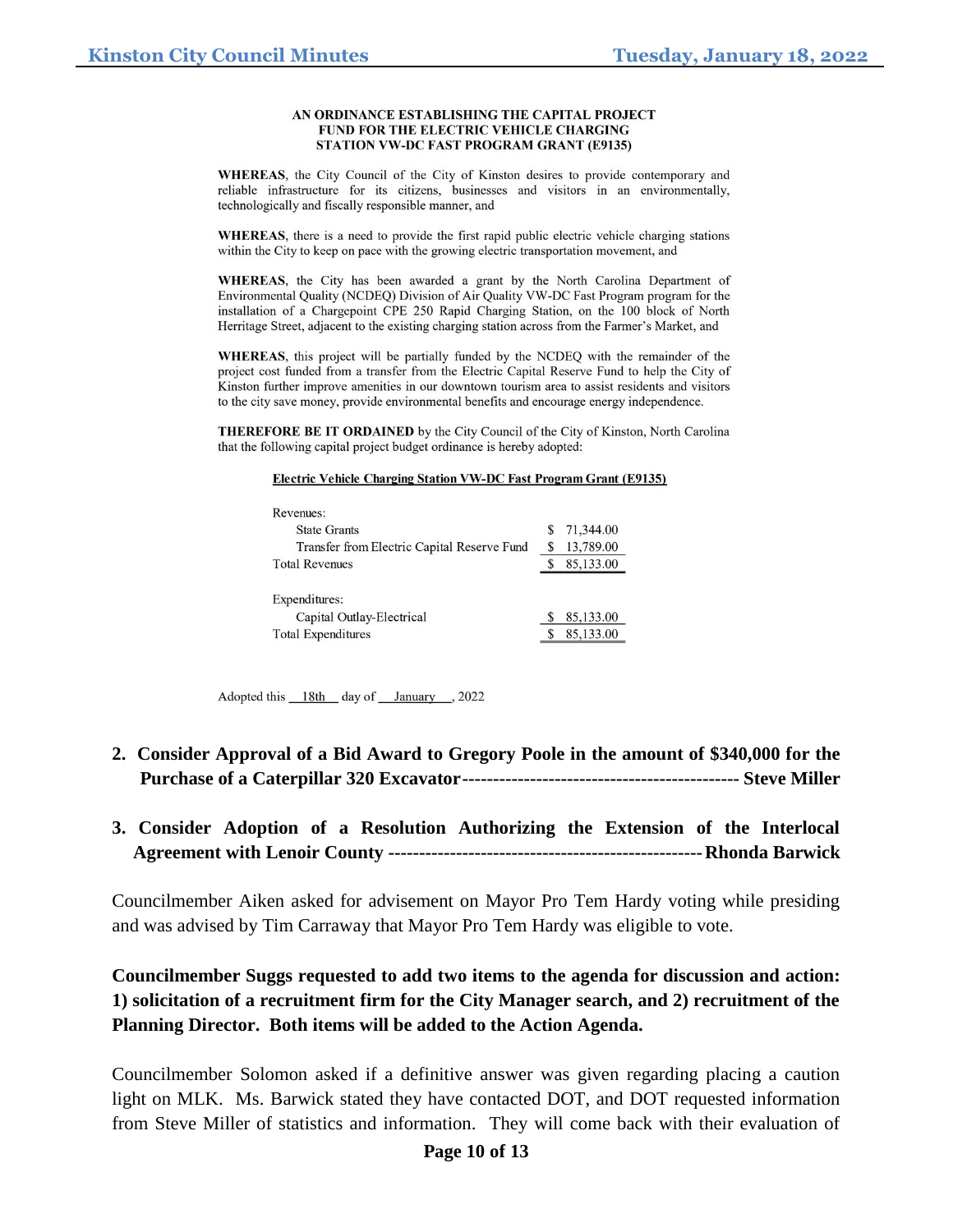what they think the best steps are. Ms. Solomon asked if it was possible to place the sign out tomorrow. Ms. Barwick shared that it is a DOT road, and DOT would have to approve all traffic control devices. She stated that they can add additional lighting and feels it is something that DOT will allow at our cost if the Council chooses.

**Councilmember Suggs made the motion, seconded by Councilmember Solomon and upon a roll call vote (Councilmembers Solomon, Suggs, Swinson, and Mayor Pro Tem Hardy – Yes; Councilmember Aiken - No) of [4-1], the Consent Agenda items 1-3 were approved.**

#### **ACTION AGENDA**

## **(BOTH ITEMS WERE ADDED TO THE AGENDA)**

#### **1. Consider Finalizing Selection of Firm for City Manager Search ------------- Chris J. Suggs**

Councilmember Swinson stated there were four firms – Mercer-\$18,000, Robertson-\$13,500, Slavin-\$15,580, and TillyBaker-\$24,500. TillyBaker is out of Virginia, but Mercer and Roberson have people from North Carolina. He stated he was looking at the price and asked what the difference was in comparison of TillyBaker to the others for their search.

Councilmember Suggs shared his observation of all the firms. He stated that BakerTilly attracted him because they had a more modern approach, and they were committed to diversity and equity in their searches too. He felt those were some of the values that we want to look for in the City of Kinston.

Councilmember Solomon stated she was attracted to BakerTilly as well, in part because of their aggressiveness. We speak of the importance of diversity and inclusion and in continuing to move forward we would like for that to funnel down to our Directors, and they can funnel it down to the staff. Councilmember Aiken agreed with BakerTilley as well.

Councilmember Swinson asked if there was a possibility to have a zoom meeting with the vendors. Mr. Carraway stated it would be possible but would need to be at a future meeting. Councilmember Suggs stated he was opposed to prolonging this any further since they were sent the proposals on November 11, 2021. He felt that the proposals were detailed and had given enough information to allow them to make an informed decision. He felt that considering the urgency around the other key positions to be filled in other departments if this is prolonged, they would be prolonged as well.

**Councilmember Suggs made the motion, seconded by Councilmember Solomon and upon a roll call vote of (Councilmembers Solomon, Aiken, Swinson, Mayor Pro Tem Hardy, and Councilmember Suggs – Yes) [5-0], BakerTilly was selected as the search and recruitment firm for the City Manager search.**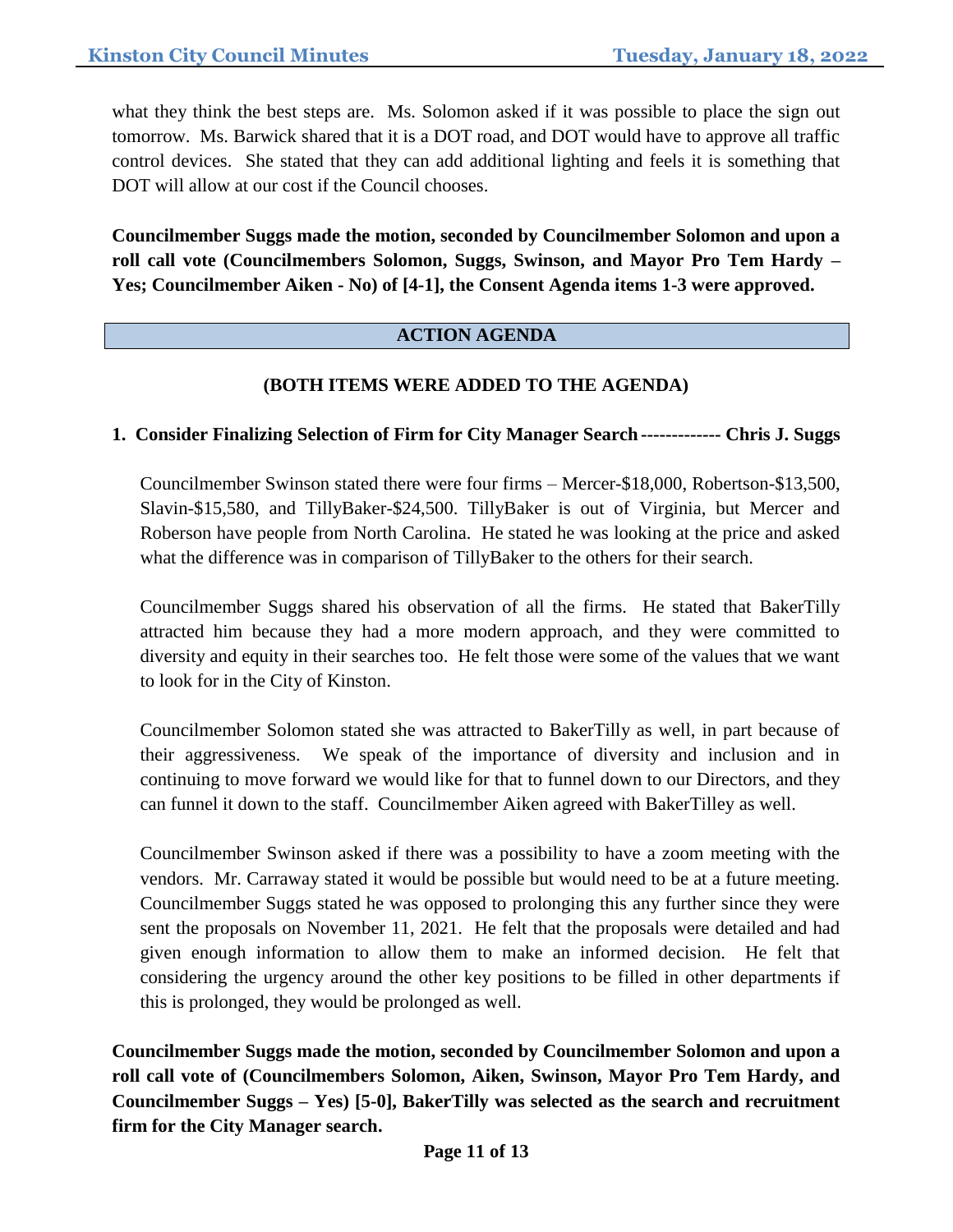**2. Consider Advertising for Planning Director -------------------------------------- Chris J. Suggs**

Councilmember Suggs stated that he is supportive of moving forward on the Planning Director position being filled.

Mayor Pro Tem Hardy expressed that coming in as a new manager is difficult to not have your team. He stated he understood that it is important to fill these positions, but felt that it should be considered that a new manager coming in may not be in a welcoming relationship. Mr. Suggs said not only will the City Manager be working with the Planning Director but also with seven Department Heads. He did not feel that was the sole justification for delaying it.

**Councilmember Swinson made the motion, seconded by Mayor Pro Tem Hardy and upon a roll call vote (Councilmembers Aiken, Swinson, Solomon, and Mayor Pro Tem Hardy – Yes and Councilmember Suggs - No) of [4-1], to table this until the next Manager is in position and hires for this position was approved.**

### **CITY MANAGER'S REPORT**

**There was no City Manager's Report.**

#### **CITY ATTORNEY'S REPORT**

**There was no City Attorney's Report.**

#### **MAYOR AND COUNCILMEMBER REPORTS**

Councilmember Aiken shared that there were citizen concerns regarding the Council Meetings being held via Zoom. He stated that he explained that it was a measure to try to lessen the chances of infection.

Mayor Pro Tem Hardy stated the TDA has moved the office to the Visitors Center and updated the Council on some of the things they are doing. Those noted were the CCA Grant, the Barbecue Fest, the Freedom Classic, the Tri-Level Tennis Tournament, and the Iron Man Race. He shared that they were important to the Council because that was "Heads in Beds" and would bring revenue to the City. He wanted them to know that the TDA is busy. He lastly thanked all the staff.

Councilmember Solomon stated she did not want the Council to get comfortable with failing to give thought and consideration to the voices of every member of the Council. She stated they have to be intentional that when decisions are made they have meaningful conversation and dialogue.